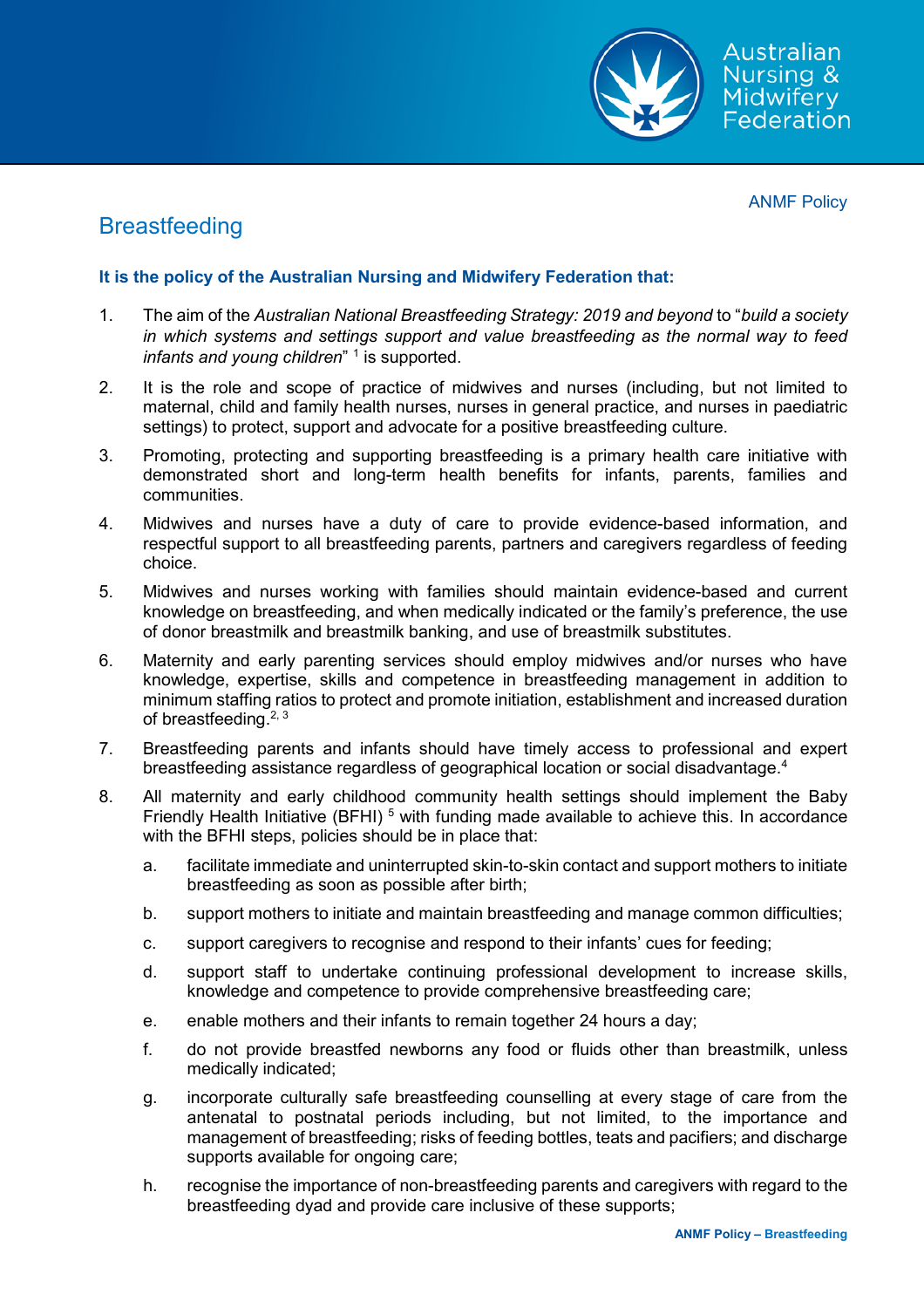

### ANMF Policy

Australian Nursing & Midwifery Federation

- i. comply fully with the World Health Organisation International Code of Marketing of Breastmilk Substitutes and subsequent World Health Assembly (WHA) resolutions (collectively known as The Code). <sup>56</sup>
- 9. To support a positive breastfeeding culture, The Code, should be fully adopted. The community needs protection, in the form of regulation and legislation, from imprudent and biased marketing of breastmilk substitutes. The Code recognises that there is a legitimate market for infant formula where infants do not breastfeed but also seeks to ensure that infant formula is not marketed or distributed as an optimal preference to breastfeeding.
- 10. The commercial promotion of breast milk substitutes by the supply of free or low-cost samples is not supported and should not be visible to clients attending any health care facility in Australia.
- 11. All health care facilities should have a written breastfeeding policy that is routinely communicated to all staff. This policy should:
	- a. promote, protect and support breastfeeding as the normal infant feeding method across all wards/units regardless of the area of practice;
	- b. provide guidelines for breastfeeding management, and the care of breastfeeding parents receiving treatment in a non-maternity setting; and
	- c. include contingencies for breastfeeding infants and children.
- 12. The rights of parents to breastfeed, and infants to be breastfed, are protected and supported in workplaces. Workplaces should be sufficiently flexible to permit working parents to choose breastfeeding as an option, and actively encourage breastfeeding by:
	- a. the promotion of a positive attitude towards breastfeeding in the workplace;
	- b. the development of a 'breastfeeding and workplace' policy;
	- c. providing flexible working hours and other family friendly working conditions;
	- d. providing lactation breaks in addition to any other rest period and meal break;
	- e. permitting flexibility of times of usual breaks and/or lactation breaks as required for expressing or breastfeeding;
	- f. permitting employees who have experienced difficulties with the transition from homebased breastfeeding to the workplace to have access to the free Australian Breastfeeding Association's Helpline Service during work time;
	- g. providing a clean, private (lockable) area which is safe from hazardous waste and chemicals, with comfortable seating, easy access to bathroom facilities, and access to a power supply;
	- h. providing facilities for washing hands and equipment, and for storage of equipment;
	- i. providing refrigeration facilities for storage of breast milk;
	- j. providing readily available information regarding parental leave and policies relating to breastfeeding in the workplace;
	- k. displaying and distributing information, where appropriate, to inform employees who are pregnant or considering pregnancy. <sup>7</sup>